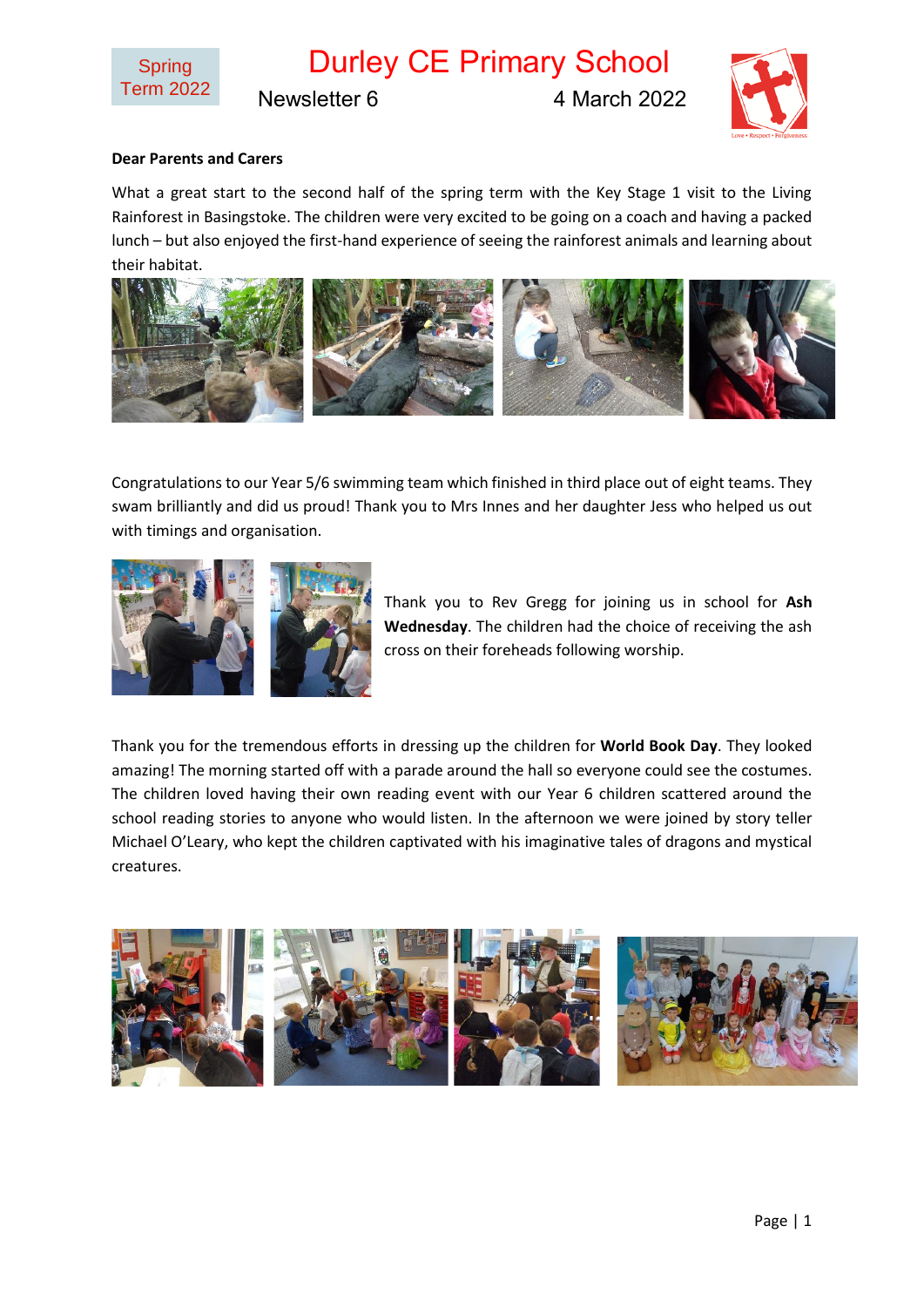### **Walk for Ukraine**

Many thanks to those of you who have already sponsored the children in support of our Lent charity walk for the Ukraine crisis. We have already managed to raise an amazing **£1 710** which will be used by the British Red Cross to directly support the people of the Ukraine. We are pleased to see that the children are willingly giving up a small amount of their personal time at playtimes to undertake the walks. We intend to close the Just Giving website next **Friday 11 March** and send home the sponsor cards, so if you intend to donate, please do so now. The link to the site is: [https://www.justgiving.com/fundraising/durley-primary](https://www.justgiving.com/fundraising/durley-primary-walk-for-ukraine)[walk-for-ukraine.](https://www.justgiving.com/fundraising/durley-primary-walk-for-ukraine)



# **EYFS/KS1 Invitation to Afternoon Tea**



It is such a long time since we have been able to safely invite parents into school and for our newer parents to have an opportunity to meet each other, that we thought it would be a great idea for the children in Blue and Yellow classes to hold an afternoon tea with cakes for their parents on **Tuesday 8 March** at 2:30pm in the school hall. I hope you have all received your invitation by now. Please can you ensure the school office is aware if

you are intending on joining us. Child minders and grandparents are more than welcome if you have a previous engagement.

# **Cricket Taster Day – Hampshire Cricket**

We are all looking forward to a day of cricket across the whole school next **Thursday 10 March**. Please can you make sure that your child has their full PE kit in school on that day.

### **Red Nose Day- Make Your Teacher Smile!**

A reminder that Red Nose Day is on **Friday 18 March**, and our theme will be 'have a laugh with your class'. You can wear something funny, bring in a joke to tell us or do something to make us smile in exchange for a donation to the Comic Relief charity.

### **School Disco – a night at the Oscars!**

Following our day of Red Nose smiling and fun, the DSA thought it would be a great idea to finish off with a school disco on **Friday 18 March** 5:00-6:00pm for children in Blue and Yellow classes and 6:30-8:00pm for children at Key Stage 2. The disco theme will be for children to either dress up as a character from a movie or a night at the Oscars. There will

be a red carpet for photo opportunities! We would be very grateful for any additional adult help at the event.

Our DSA fundraising committee has become very much reduced in size, so if you think you might be able to support us please contact the school office.

### **Lunch for Women Who Help Us**

Please remember to sign up for the special lunch on **Friday 25 March,** if you are intending on joining us and please indicate which sitting you will attend (11:45am or 12:15pm**)** and complete the order slip on the letter which came home this evening.